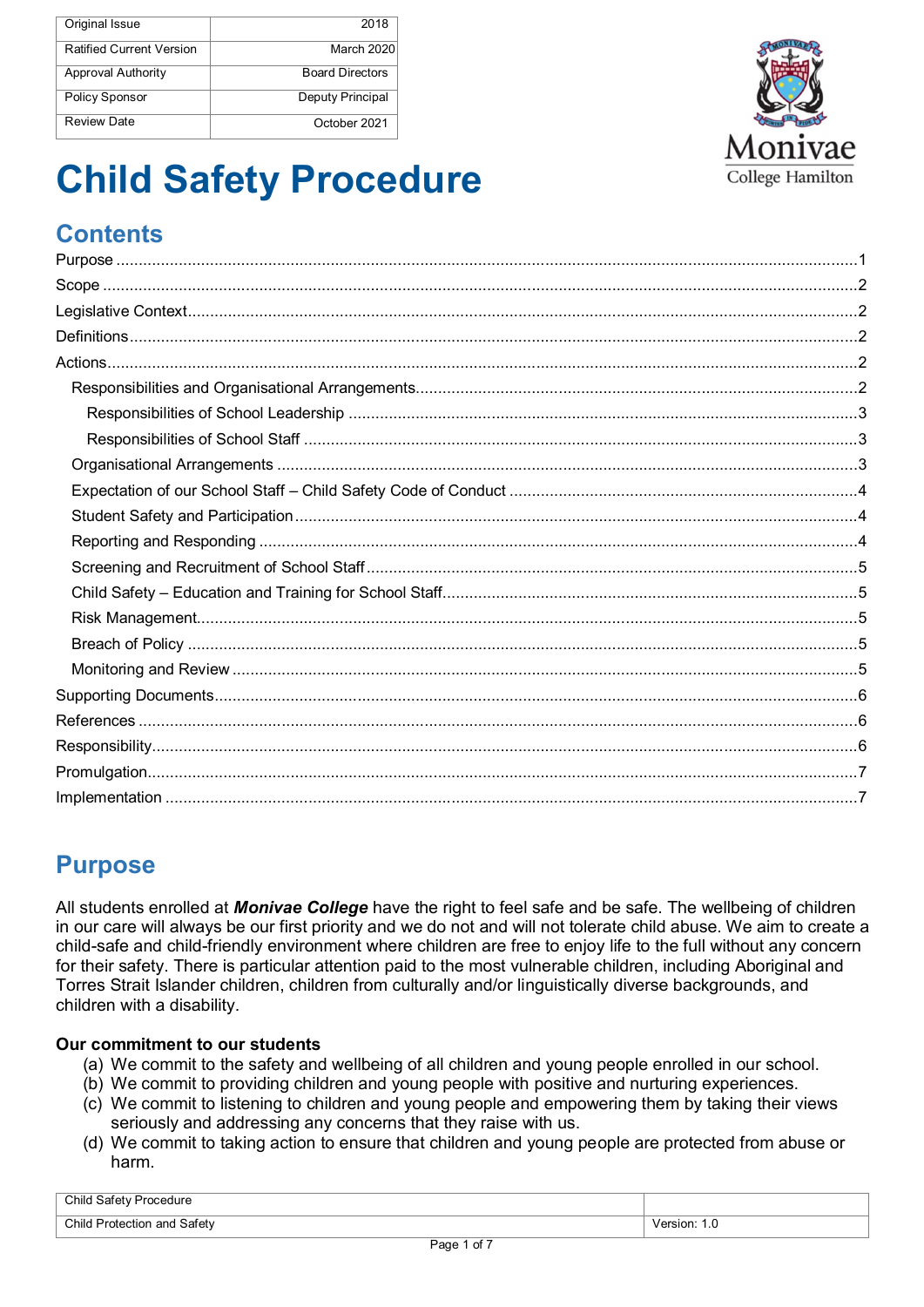- (e) We commit to teaching children and young people the necessary skills and knowledge to understand and maintain their personal safety and wellbeing.
- (f) We commit to seeking input and feedback from students regarding the creation of a safe school environment.

#### **Our commitment to parents and carers**

- (a) We commit to communicating honestly and openly with parents and carers about the wellbeing and safety of their children.
- (b) We commit to engaging with, and listening to, the views of parents and carers about our child-safety practice, policies and procedures.
- (c) We commit to transparency in our decision-making with parents and carers where it will not compromise the safety of children or young people.
- (d) We commit to acknowledging the cultural diversity of students and families and being sensitive to how this may impact on student safety issues.
- (e) We commit to continuously reviewing and improving our systems to protect children from abuse.

#### **Our commitment to our school staff (school employees, volunteers, contractors and clergy)**

- (a) We commit to providing all Monivae College staff with the necessary support to enable them to fulfil their roles. This will include regular and appropriate learning opportunities.
- (b) We commit to providing regular opportunities to clarify and confirm policy and procedures in relation to child safety and young people's protection and wellbeing. This will include annual training in the principles and intent of the Child Safety Policy and Child Safety Code of Conduct, and staff responsibilities to report concerns.
- (c) We commit to listening to all concerns voiced by Monivae College staff, clergy, volunteers, and contractors about keeping children and young people safe from harm.
- (d) We commit to providing opportunities for Monivae College school employees, volunteers, contractors and clergy to receive formal debriefing and counselling arising from incidents of the abuse of a child or young person.

### **Scope**

This procedure applies to school staff, including school employees, volunteers, contractors and clergy.

# **Legislative Context**

- *Children, Youth and Families Act 2005 (Vic)*
- *Child Wellbeing and Safety Act 2005 (Vic)* and the Child Safe Standards (Vic)
- *Crimes Act 1958 (Vic)*
- *Education and Training Reform Act 2006 (Vic.)*
- *Equal Opportunity Act 2010 (Vic.)*
- *Privacy Act 1988 (Cth)*
- VRQA Guidelines to Minimum Standards 2015
- *Working with Children Act 2005 (Vic)*

# **Definitions**

A complete list of definitions relevant to this procedure is contained within the Child Safety Policy.

# **Actions**

#### Responsibilities and Organisational Arrangements

Everyone employed or volunteering at Monivae College has a responsibility to understand the important and specific role he/she plays individually and collectively to ensure that the wellbeing and safety of all students is at the forefront of all they do and every decision they make.

| Child Safety<br>Procedure |                     |
|---------------------------|---------------------|
| Child Protection and      | ersion <sup>.</sup> |
| . Safetv                  | 1.U                 |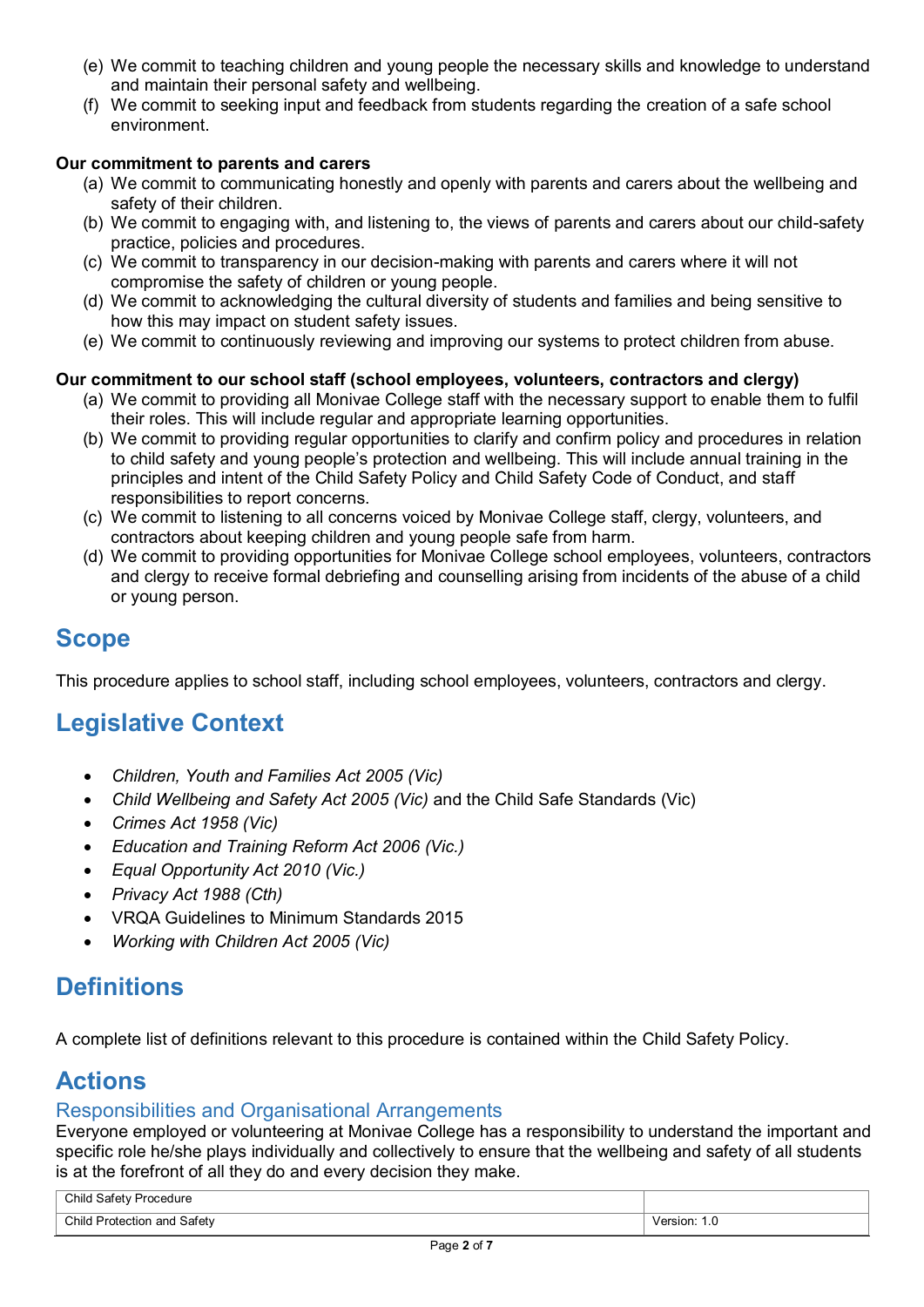The school has allocated roles and responsibilities for child safety as follows.

#### Responsibilities of School Leadership

The principal, the school governing authority and school leaders at Monivae College recognise their particular responsibility to ensure the development of preventative and proactive strategies that promote a culture of openness, awareness of and shared responsibility for child safety.

Responsibilities include:

- creating an environment for children and young people to be safe and to feel safe
- upholding high principles and standards for all staff, clergy, volunteers, and contractors
- promoting models of behaviour between adults and children and young people based on mutual respect and consideration
- ensuring thorough and rigorous practices are applied in the recruitment, screening and ongoing professional learning of staff
- ensuring that school personnel have regular and appropriate learning to develop their knowledge of, openness to and ability to address child safety matters
- providing regular opportunities to clarify and confirm legislative obligations, policy and procedures in relation to child and young people's protection and wellbeing
- ensuring the school meets the specific requirements of the Victorian Child Safe Standards as set out in Ministerial Order No. 870.
- ensuring the school takes specific action to protect children from abuse in line with the three new criminal offences introduced under the Crimes Act 1958 (Vic.) and in line with the PROTECT*: Identifying and responding to all forms of abuse in Victorian schools*.

#### Responsibilities of School Staff

Responsibilities of school staff (school employees, volunteers, contractors and clergy) include:

- treating children and young people with dignity and respect, acting with propriety, providing a duty of care, and protecting children and young people in their care
- following the legislative and internal school processes in the course of their work, if they form a reasonable belief that a child or young person has been or is being abused or neglected
- providing a physically and psychologically safe environment where the wellbeing of children and young people is nurtured
- undertaking regular training and education in order to understand their individual responsibilities in relation to child safety and the wellbeing of children and young people
- assisting children and young people to develop positive, responsible and caring attitudes and behaviours which recognise the rights of all people to be safe and free from abuse
- following the school's Child Safety Code of Conduct.

#### Organisational Arrangements

Monivae College commits to providing a safe and nurturing culture for all children and young people in our schools through:

- 1. Upholding the primacy of the safety and wellbeing of children and young people.
- 2. Empowering families, children, young people and staff to have a voice and raise concerns.
- 3. Implementing rigorous risk management and employment practices

The School governing authority will:

- a) develop strategies to embed a culture of child safety at the school;
- b) allocate roles and responsibilities for achieving the strategies;
- c) inform the school community about the strategies, and allocated roles and responsibilities;
- d) put the strategies into practice, and inform the school community about these practices; and
- e) periodically review the effectiveness of the strategies put into practice and, if considered appropriate, revise those strategies

#### The Deputy Principal assumes the role of Child Protection Officer at the school.

| Child Safety Procedure      |              |
|-----------------------------|--------------|
| Child Protection and Safety | ersion: 1.0/ |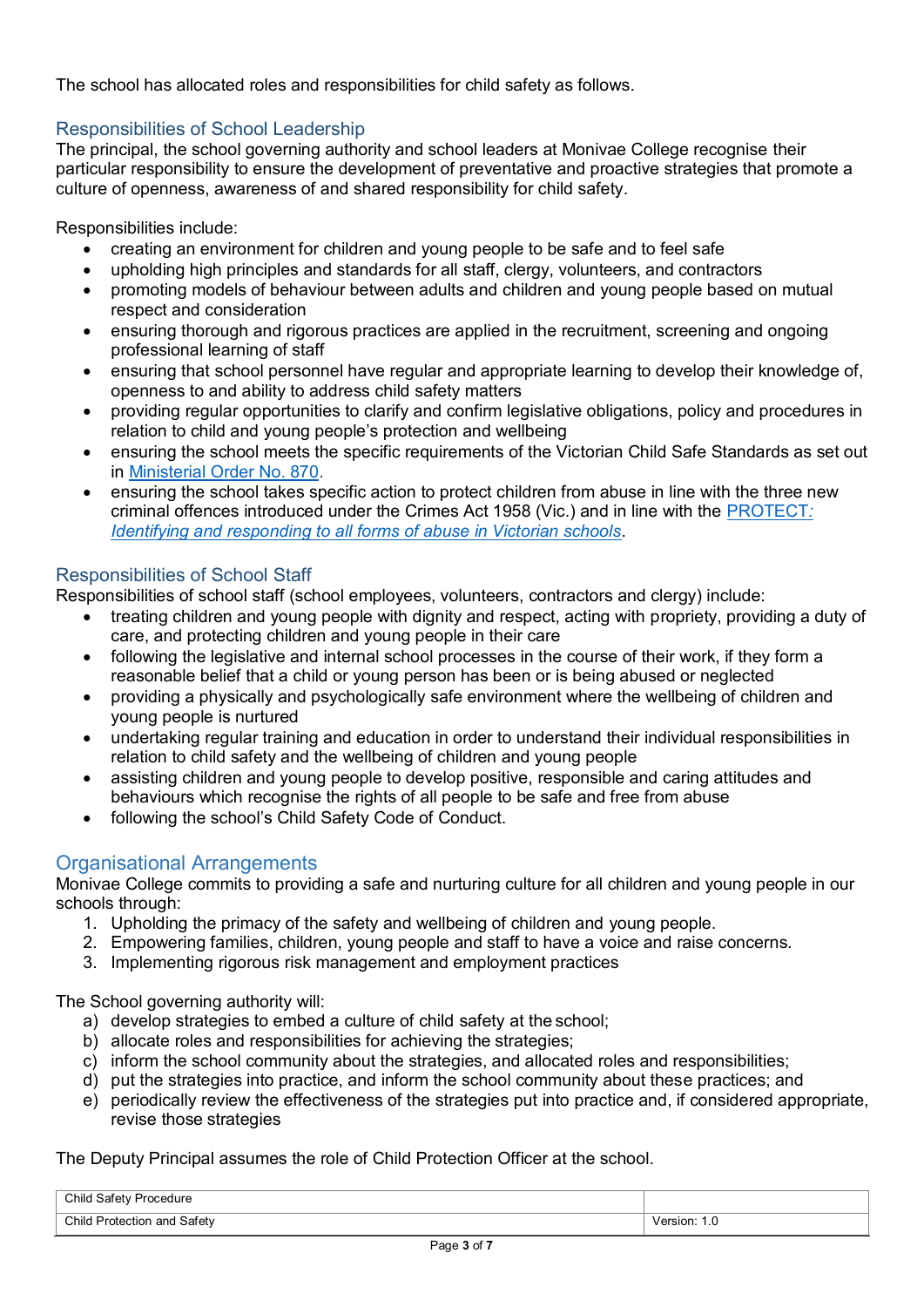#### Expectation of our School Staff – Child Safety Code of Conduct

At Monivae College community, we expect school employees, volunteers, contractors and clergy to proactively ensure the safety of students at all times and to take appropriate action if there are concerns about the safety of any child at the school.

All school staff must remain familiar with the relevant laws, the code of conduct, and policies and procedures in relation to child protection and to comply with all requirements.

We have developed a Child Safety Code of Conduct which recognises the critical role that school staff play in protecting the students in our care and establishes clear expectations of school employees, volunteers, contractors and clergy for appropriate behaviour with children in order to safeguard them against abuse and or neglect.

Our Code also protects school staff through clarification of acceptable and unacceptable behaviour.

#### Student Safety and Participation

At Monivae College we actively encourage all students to openly express their views and feel comfortable about giving voice to the things that are important to them.

We teach students about what they can do if they feel unsafe and enable them to understand, identify, discuss and report on child safety. We listen to and act on any concerns students, or their parents or carers, raise with us.

Monivae College currently provides a range of programs such as Pastoral Care, anti-bullying, cyber safety, sexuality and respectful relationships, retreats, Learning support programs and Positive Education.

Support is also provided through Counselling Services and partnerships with outside providers such as Headspace.

The school is considering a program "Keeping Them Safe" that is use by Catholic Education SA.

#### Reporting and Responding

Our school records any child safety complaints, disclosures or breaches of the Child Safety Code of Conduct and stores the records in accordance with security and privacy requirements. Our school complies with legal obligations that relate to managing the risk of child abuse under the *Children, Youth and Families Act 2005* (Vic.), the *Crimes Act 1958* (Vic.) and the recommendations of the *Betrayal of Trust* report.

Child protection reporting obligations fall under separate pieces of legislation with differing reporting requirements.

Our school's Child Protection – Reporting Policy sets out the actions required under the relevant legislation when there is a reasonable belief that a child at our school is in need of protection or a criminal offence has been committed and provides guidance and procedures on how to make a report.

Our policy assists staff, volunteers and families to:

- identify the indicators of a child or young person who may be in need of protection
- understand how a 'reasonable belief' is formed
- make a report of a child or young person who may be in need of protection
- comply with mandatory reporting obligations under child protection law and their legal obligations relating to criminal child abuse and grooming under criminal law.

Our school has also established internal processes to ensure that appropriate action is taken to respond to concerns about the wellbeing and/or safety of a student.

Our complaints and disclosure processes are outlined and detailed in our:

| Child Safety<br>Procedure   |                 |
|-----------------------------|-----------------|
| Child Protection and Safety | Version:<br>ن ا |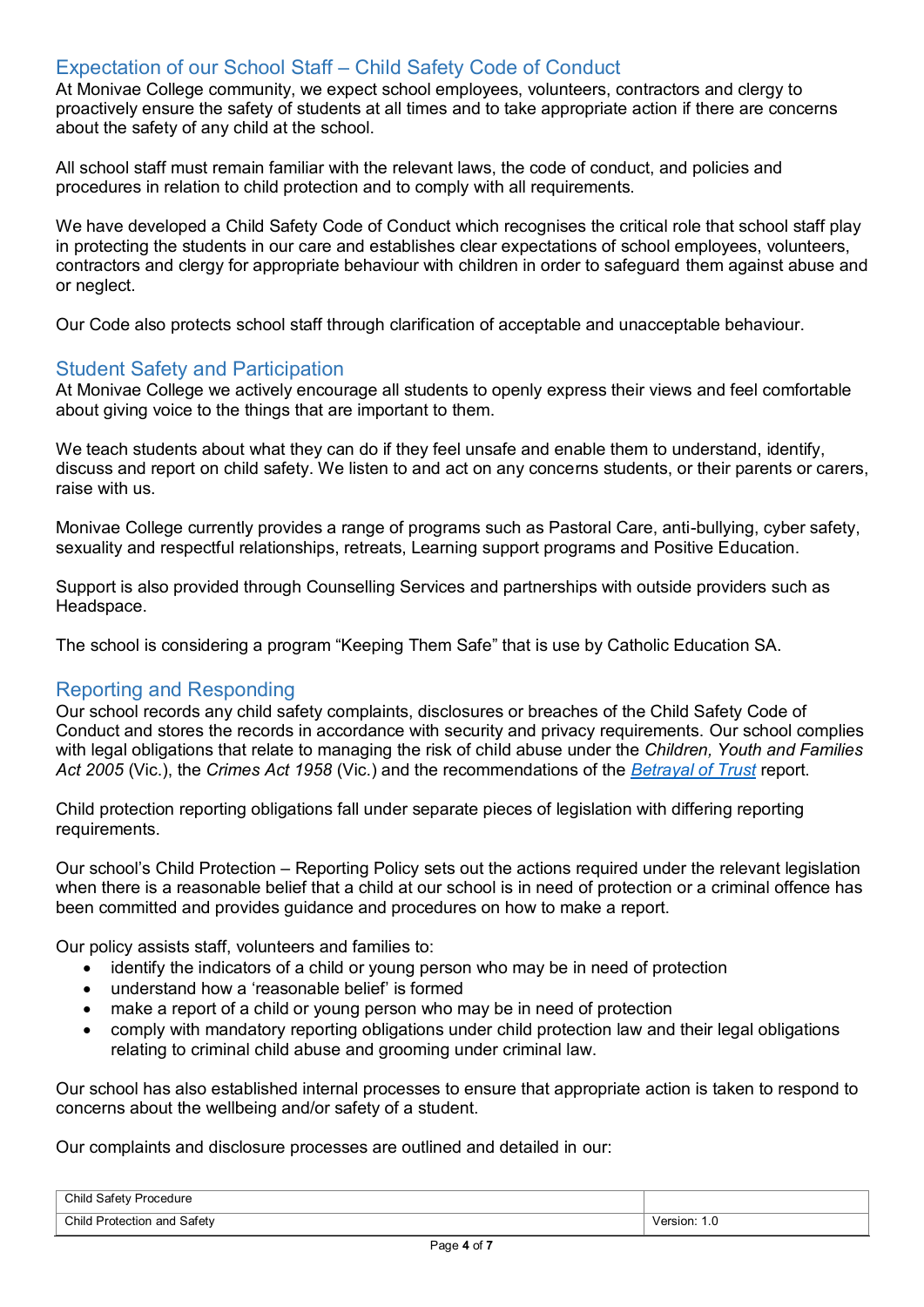- Complaints and Grievances Policy and Procedures
- Pastoral Care and Wellbeing Policy and Procedures

#### Screening and Recruitment of School Staff

Monivae College will apply thorough and rigorous screening processes in the recruitment of employees and volunteers involved in child-connected work. Our commitment to child safety and our screening requirements are included in all advertisements for such employee, contractor and volunteer positions, and all applicants are provided with copies of the school's Child Safety Code of Conduct and the Child Safety Policy.

When recruiting and selecting employees, contractors and volunteers involved in child-connected work, we make all reasonable efforts to:

- confirm the applicant's Working with Children Check and National Police Check status and/or professional registration (as relevant)
- obtain proof of personal identity and any professional or other qualifications
- verify the applicant's history of work involving children
- obtain references that address the applicant's suitability for the job and working with children.

We have processes for monitoring and assessing the continuing suitability of school staff to work with children, including regular reviews of the status of Working with Children Checks and staff professional registration requirements such as Victorian Institute of Teaching (VIT) registration.

#### Child Safety – Education and Training for School Staff

Monivae College provides employees, volunteers and clergy with regular and appropriate opportunities to develop their knowledge of, openness to and ability to address child safety matters.

This includes induction, ongoing training and professional learning to ensure that everyone understands their professional and legal obligations and responsibilities, and the procedures for reporting suspicion of child abuse and neglect.

#### Risk Management

At Monivae College we are committed to proactively and systematically identifying and assessing risks to student safety across our whole school environment and reducing or eliminating (where possible) all potential sources of harm.

We document, implement, monitor and periodically review our risk management strategies for child safety and ensure that the strategies change as needed and as new risks arise.

#### Breach of Policy

Where an **employee** is suspected of breaching any obligation, duty or responsibility within this Policy, Monivae College may start the process under clause 13 of the *Victorian Catholic Education Multi Enterprise Agreement 2013* (VCEMEA) for managing employment concerns. This may result in disciplinary consequences.

Where the **principal** is suspected of breaching any obligation, duty or responsibility within this policy, the concerned party is advised to contact the parish priest or the employer. Relevant notification should also be made to Catholic Education Melbourne (Office of Professional Conduct, Ethics and Investigation).

Where any **other member of the school community** is suspected of breaching any obligation, duty or responsibility within this policy, the school is to take appropriate action, including in accordance with: *Child Protection – Reporting Obligations, Complaints Resolution Policy* and/or contact Catholic Education Melbourne (Office of Professional Conduct, Ethics and Investigation).

#### Monitoring and Review

At Monivae College we are committed to continuous improvement of our child safety systems and practices.

| Child Safety Procedure      |              |
|-----------------------------|--------------|
| Child Protection and Safety | Version: 1.0 |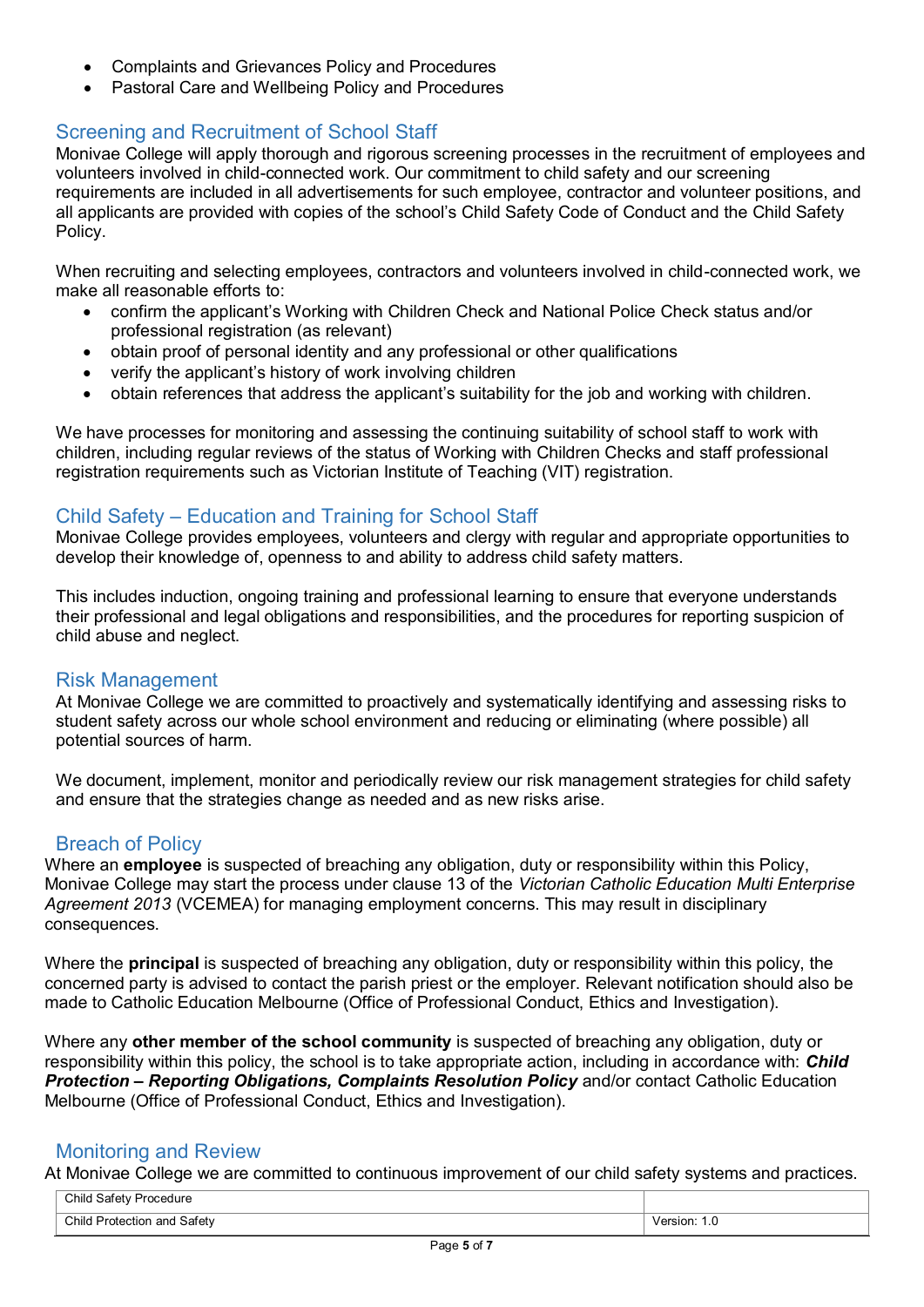We intend this policy to be a dynamic document that will be regularly reviewed to ensure it is working in practice and updated to accommodate changes in legislation or circumstance.

# **Supporting Documents**

- Child Safety Procedure
- Child Protection Reporting Obligations
- Risk Management Policy
- Pastoral Care and Wellbeing Policy
- Digital Technology Policy
- Duty of Care Policy
- Complaints and Grievances Policy
- Professional Learning Performance and Development Culture
- Code of Conduct
- Reducing or Removing the Risks of Child Abuse

### **References**

- BDSAC Child Protection Policy 2017
- BDSAC Complaints Policy 2017
- BDSAC Pastoral Care Policy 2016
- BDSAC Guidelines for Behaviour Support 2016
- CEOB Police and Department of Health and Human Services Interview Protocols March 2017
- CECV Whole School Approaches to Supporting Positive Behaviour
- Policy 2.19: Child Protection Reporting Obligations
- Catholic Education Commission of Victoria Ltd (CECV) 2016, *Commitment Statement to Child Safety: A safe and nurturing culture for all children and young people in Catholic schools*.
- Catholic Education Commission of Victoria Ltd (CECV) 2013, *Victorian Catholic Education Multi Enterprise Agreement 2013*, CECV.
- Congregation for Catholic Education 1997, *The Catholic School on the Threshold of the Third Millennium,* Vatican.
- Department of Education, 2016, PROTECT*: Identifying and responding to all forms of abuse in Victorian schools*
- Safe Schools Hub 2014, *National Safe Schools Framework Glossary*, Australian Government Department of Education and Training.
- State of Victoria 2016, *Child Safe Standards – Managing the Risk of Child Abuse in Schools: Ministerial Order No. 870*, Education & Training Reform Act 2006, Victorian Government Gazette No. S2.
- Victorian Government Department of Justice 2016, *Betrayal of Trust Implementation*.
- Parliament of Victoria, Family and Community Development Committee, 2013, *Betrayal of Trust*

# **Responsibility**

- The Board Directors *(as the Approval Authority)* are responsible for monitoring the implementation, outcomes and scheduled review of this procedure.
- The Deputy Principal *(as the Policy Sponsor)* is responsible for maintaining the content of this procedure as delegated by the above title.
- The Compliance and Risk Manager is responsible for the administration support for the maintenance of this procedure as directed by the above title.

| Child<br>Safety<br>v Procedure    |             |
|-----------------------------------|-------------|
| Child<br>Safetv<br>Protection and | Version: 1. |